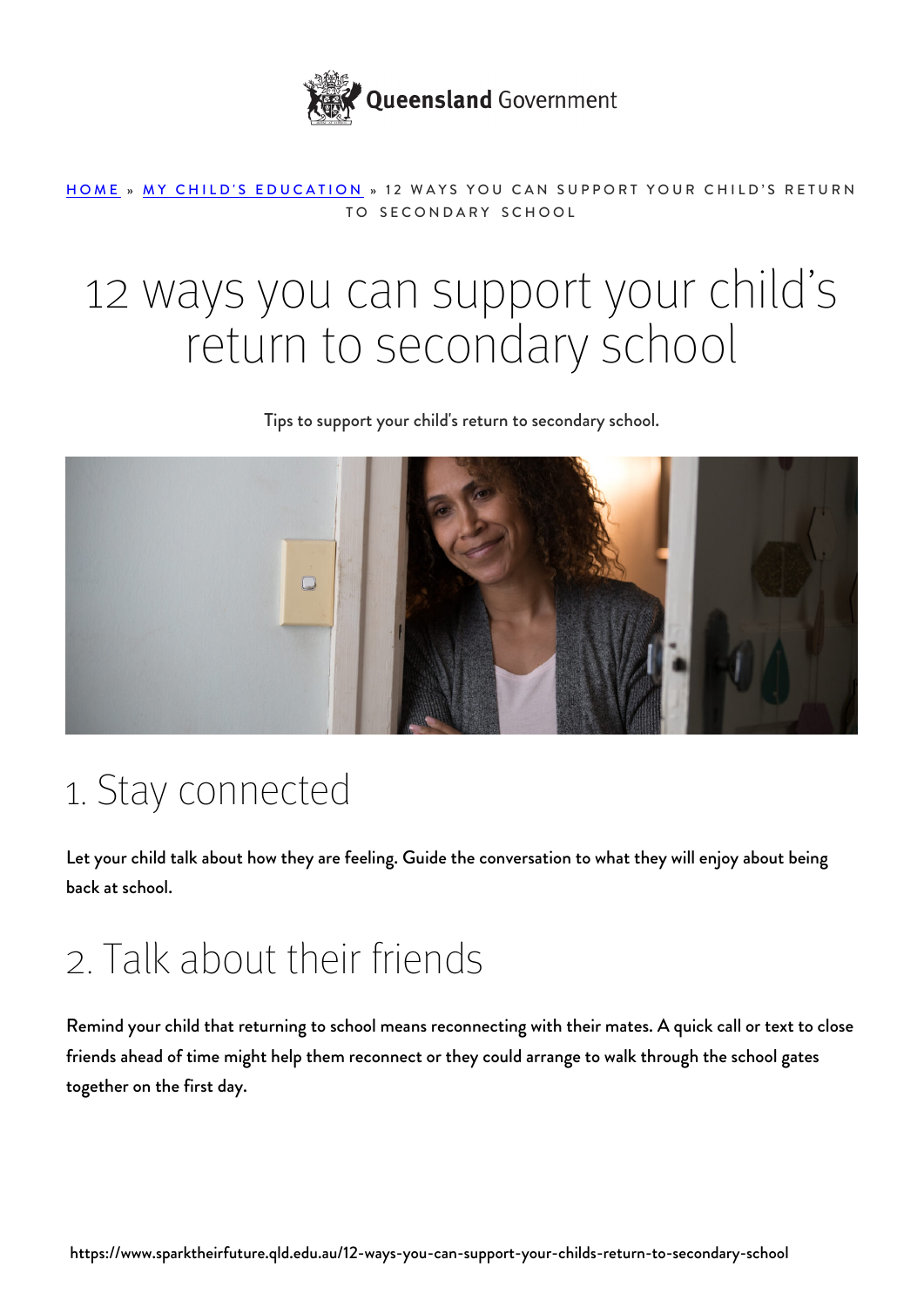## 3. Speak to their teachers

You don't have to do this alone. The teachers at your child's school can help make the transition as smooth as possible.

## 4. Identify learning gaps

If you know your child struggles with a particular subject, let their teacher/s know so they can work with them on it.

## 5. Organise stuff

Help your child organise their school books and equipment so they have what they need for their first day back.

## 6. Be positive

Focus on what your child enjoys about being at school such as having lunch with their friends or the fun of learning in a group.

### 7. Re-establish a routine

Let your child come up with a plan for their morning routine and encourage them to write it down so you can talk about it together.

### 8. Encourage sleep and exercise

Make sure your child gets enough sleep and exercise to help them feel calm and relaxed about their return to school.

## 9. Be reassuring

Remind them that they are not the only one returning to school and that their friends will be there to share the experience with them.

https://www.sparktheirfuture.qld.edu.au/12-ways-you-can-support-your-childs-return-to-secondary-school